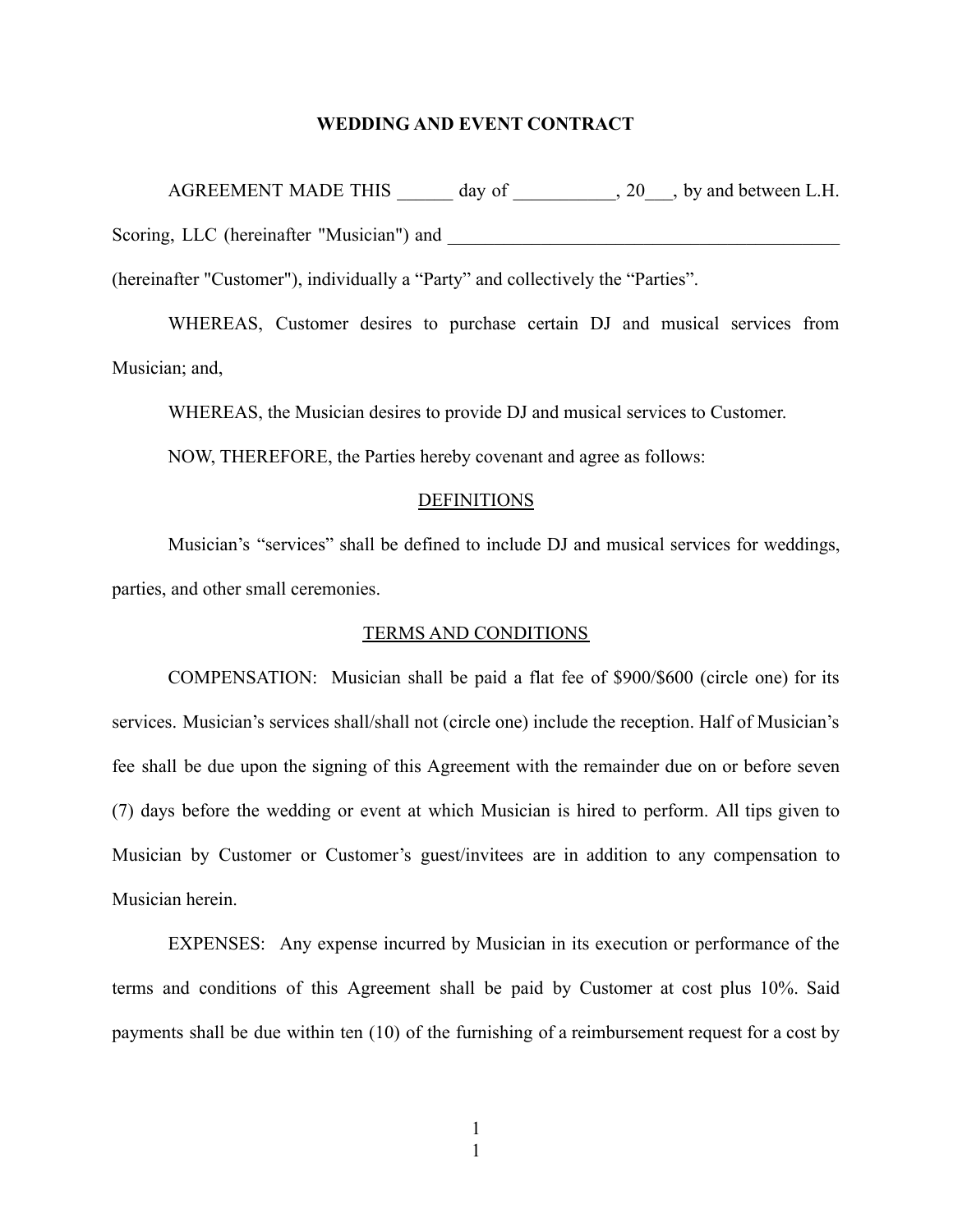Musician to Customer. Musician shall furnish an invoice for its services to Customer every

MANNER AND MEANS OF PERFORMING WORK AND TOOLS OF TRADE: Musician shall have complete control over the manner and means employed to perform its services under this Agreement. Musician shall provide, at no additional cost, the following equipment: DJ booth, mix board, lap top, 2 speakers with stands, a light bar, and one microphone.

ATTORNEY'S FEES: Customer shall pay all of Musician's attorney's fees and costs incurred in enforcing Customer's performance under this Agreement.

TERMINATION: Customer may terminate this agreement at any time, for any reason, by providing written notice to Musician at least seven (7) days prior to the event/wedding. If Musician is timely notified of a cancellation, Musician shall refund all of customer's money except for Customer's initial deposit. If Customer terminates this Agreement less than seven (7) days before the event/wedding, Musician may keep any funds paid in advance by Customer. If Musician terminates this Agreement, Musician shall refund any money paid in advance by Customer.

INTEGRATION CLAUSE: This Agreement constitutes the entire agreement between Customer and Musician. Neither Party is relying on any side agreements, verbal agreements, or any other agreements not memorialized in this Agreement.

MINNESOTA LAW TO GOVERN: Minnesota law will govern the interpretation and enforcement of the terms of this Agreement. All disputes arising under this Agreement shall be litigated in Minnesota District Court in Washington County.